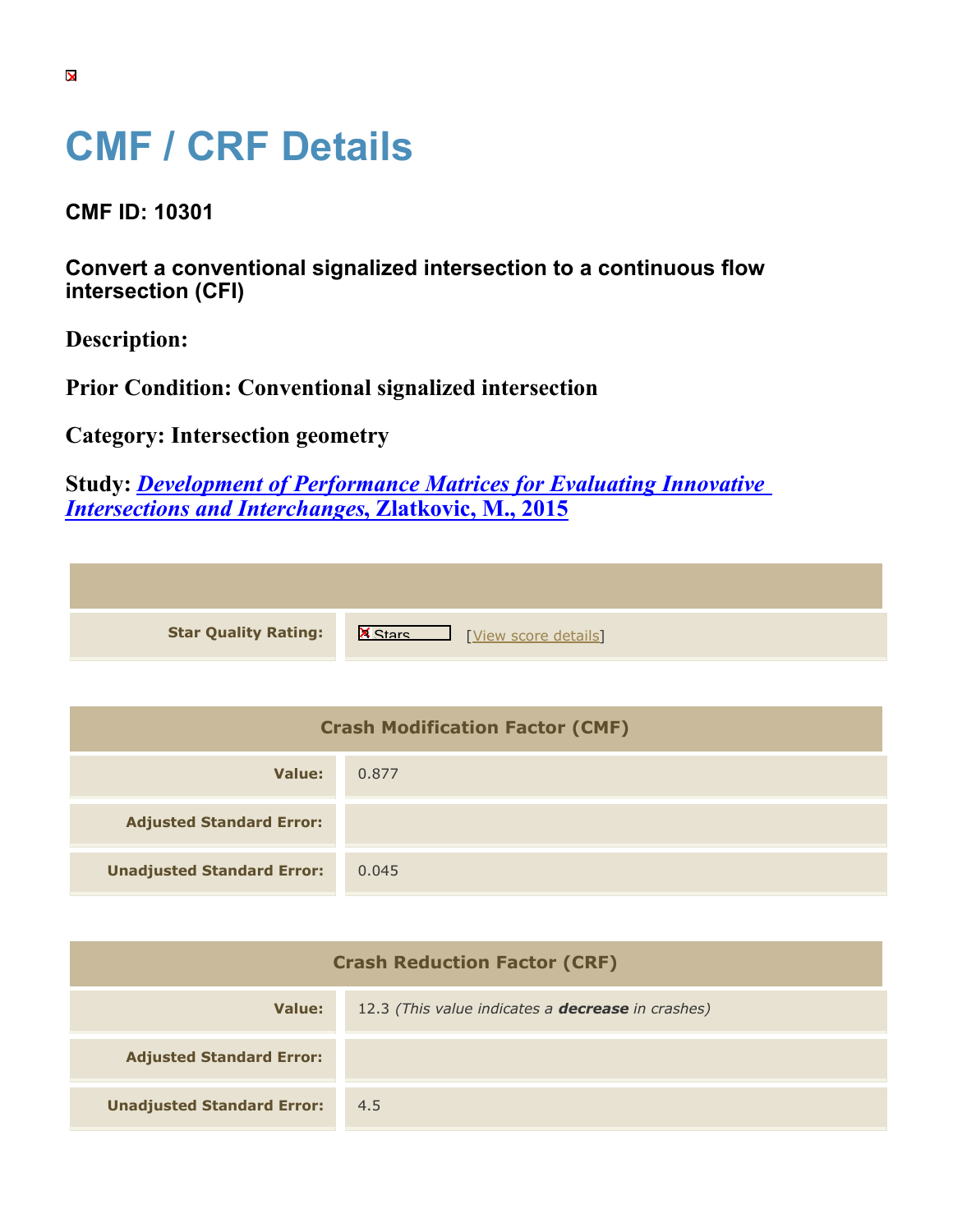| <b>Applicability</b>                    |                                           |
|-----------------------------------------|-------------------------------------------|
| <b>Crash Type:</b>                      | All                                       |
| <b>Crash Severity:</b>                  | All                                       |
| <b>Roadway Types:</b>                   | Not specified                             |
| <b>Number of Lanes:</b>                 |                                           |
| <b>Road Division Type:</b>              |                                           |
| <b>Speed Limit:</b>                     |                                           |
| <b>Area Type:</b>                       | Not specified                             |
| <b>Traffic Volume:</b>                  |                                           |
| <b>Time of Day:</b>                     | All                                       |
| If countermeasure is intersection-based |                                           |
| <b>Intersection Type:</b>               | Roadway/roadway (not interchange related) |
| <b>Intersection Geometry:</b>           | $4$ -leg                                  |
| <b>Traffic Control:</b>                 | Signalized                                |

| <b>Development Details</b>       |                |
|----------------------------------|----------------|
| <b>Date Range of Data Used:</b>  | 2008 to 2013   |
| <b>Municipality:</b>             |                |
| State:                           | UT             |
| <b>Country:</b>                  |                |
| <b>Type of Methodology Used:</b> | $\overline{2}$ |

**Major Road Traffic Volume:**

**Minor Road Traffic Volume:**